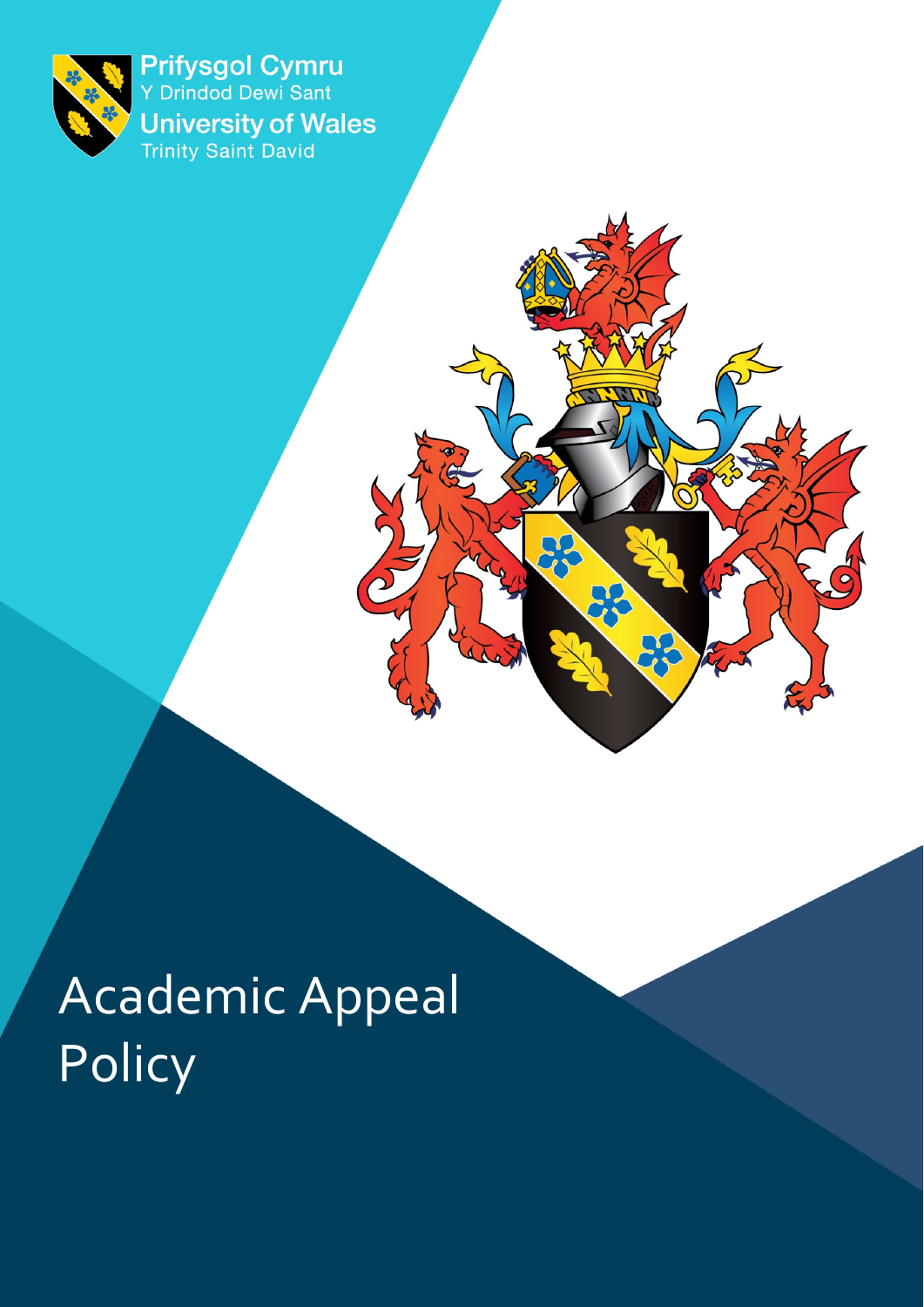#### **Contents**

| 1.  |  |
|-----|--|
| 2.  |  |
| 3.  |  |
| 4.  |  |
| 5.  |  |
| 6.  |  |
| 7.  |  |
| 8.  |  |
| 9.  |  |
| 10. |  |
| 11. |  |
| 12. |  |
| 13. |  |
| 14. |  |
| 15. |  |
| 16. |  |
| 17. |  |
| 18. |  |
| 19. |  |
| 20. |  |
| 21. |  |
| 22. |  |
| 23. |  |
| 24. |  |
| 25. |  |
| 26. |  |
| 27. |  |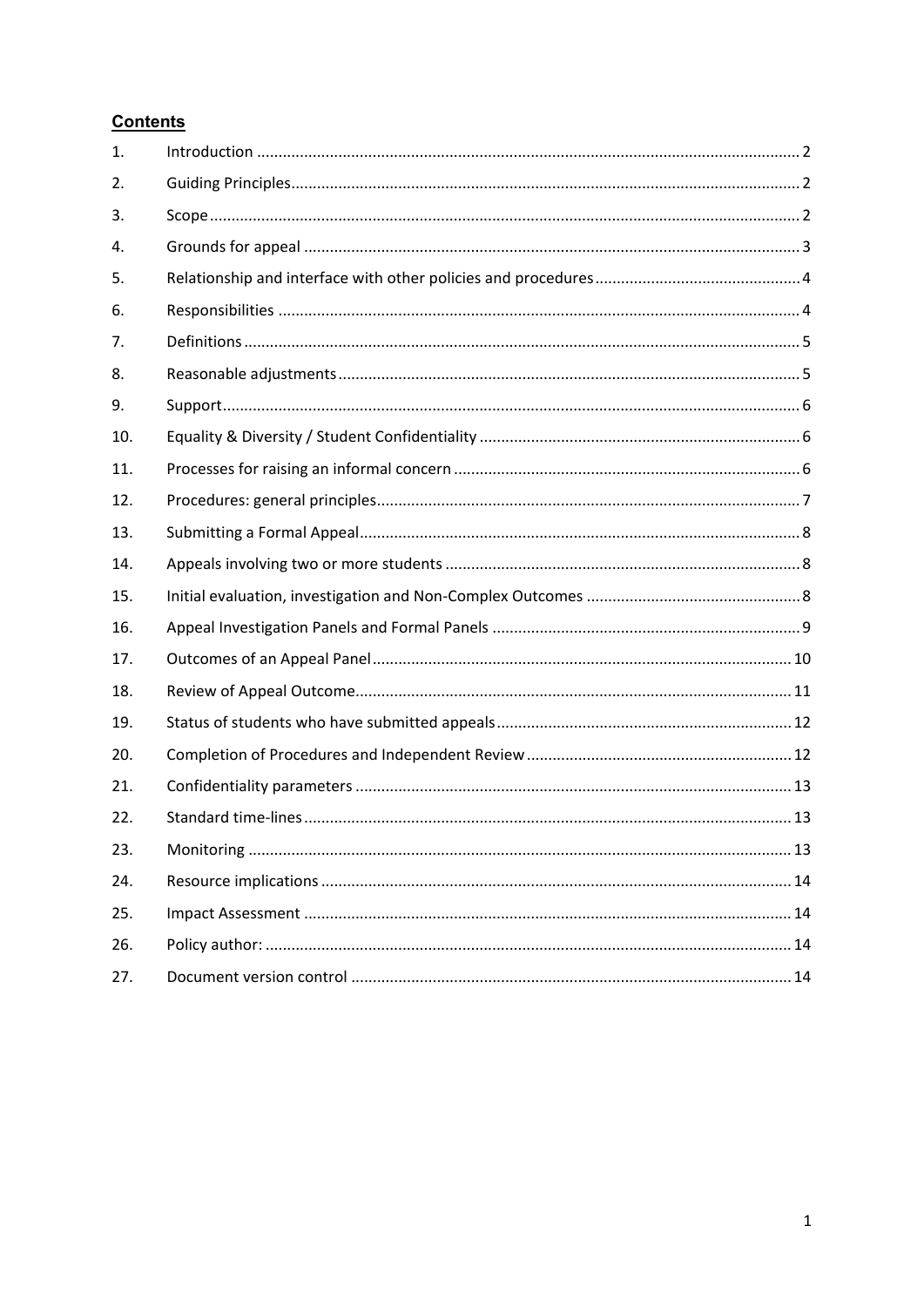## <span id="page-2-0"></span>**1. Introduction**

- 1.1. This policy covers the University's procedures in relation to academic appeals.
- 1.2. The policy adopts the principles and good practice from a number of sector documents:
	- OIA: The Good Practice Framework: complaints and appeals (2016)
	- UK Quality Code for Higher Education: Advice and Guidance: Concerns, Complaints and Appeals (2018)
- 1.3. The University recognises that there may be occasions when a student considers that they have grounds to appeal against an academic decision or outcome (for example, where the University has a discretionary decision on a student's progression within, or completion of, a programme of study). As part of its commitment to a high-quality student experience from the time of application to graduation, the University seeks to resolve academic difficulties between students and the institution as fairly and effectively as possible. The University will normally seek to resolve matters of concern as close as possible to the level at which they arise. Only when such channels are closed will procedures be initiated to formalise and escalate academic appeals to a higher level.
- 1.4. An academic appeal is a request for a formal review of an academic decision submitted on limited grounds (these are clearly detailed below). An appeal is distinct from a complaint which seeks to raise concerns about the quality or delivery of service a student has received from any part of the University. Complaints, including those academic in nature (such as those relating to the quality of teaching, supervision or delivery of a programme of study), are considered under a separate Student Complaint Policy.

## <span id="page-2-1"></span>**2. Guiding Principles**

- 2.1. The policy aims to ensure that appeal procedures are conducted in a fair and transparent manner, ensuring that any cases are dealt with in timely manner by appropriately independent staff, with outcomes proportional to the case.
- 2.2. Remedies normally aim to return the student to the position that they would normally have been in, had the failing identified in the appeal not occurred.
- 2.3. The standard of proof to be applied is balance of probabilities.

#### <span id="page-2-2"></span>**3. Scope**

- 3.1. This policy applies to all students, at any level of study, registered for a University of Wales Trinity Saint David's award.
- 3.2. This policy may be applied to former students of the University of Wales Trinity Saint David within a 12 month period after formal notification of a decision made in relation to progression, assessment and award.<sup>[1](#page-2-3)</sup>
- 3.3. Appeals which question the academic judgement shall not be admissible.
- 3.4. Appeals against informal assessments of the student's work shall not be admissible.
- 3.5. In the case of student enrolled on programmes leading to professional body accreditation, appeals that question the requirements associated with accrediting

Location of document:<https://www.uwtsd.ac.uk/academic-office/academic-quality-handbook/> 2

<span id="page-2-3"></span> $1$  Formal notification of a decision made in relation to progression, assessment and award = the date on the correspondence from the University.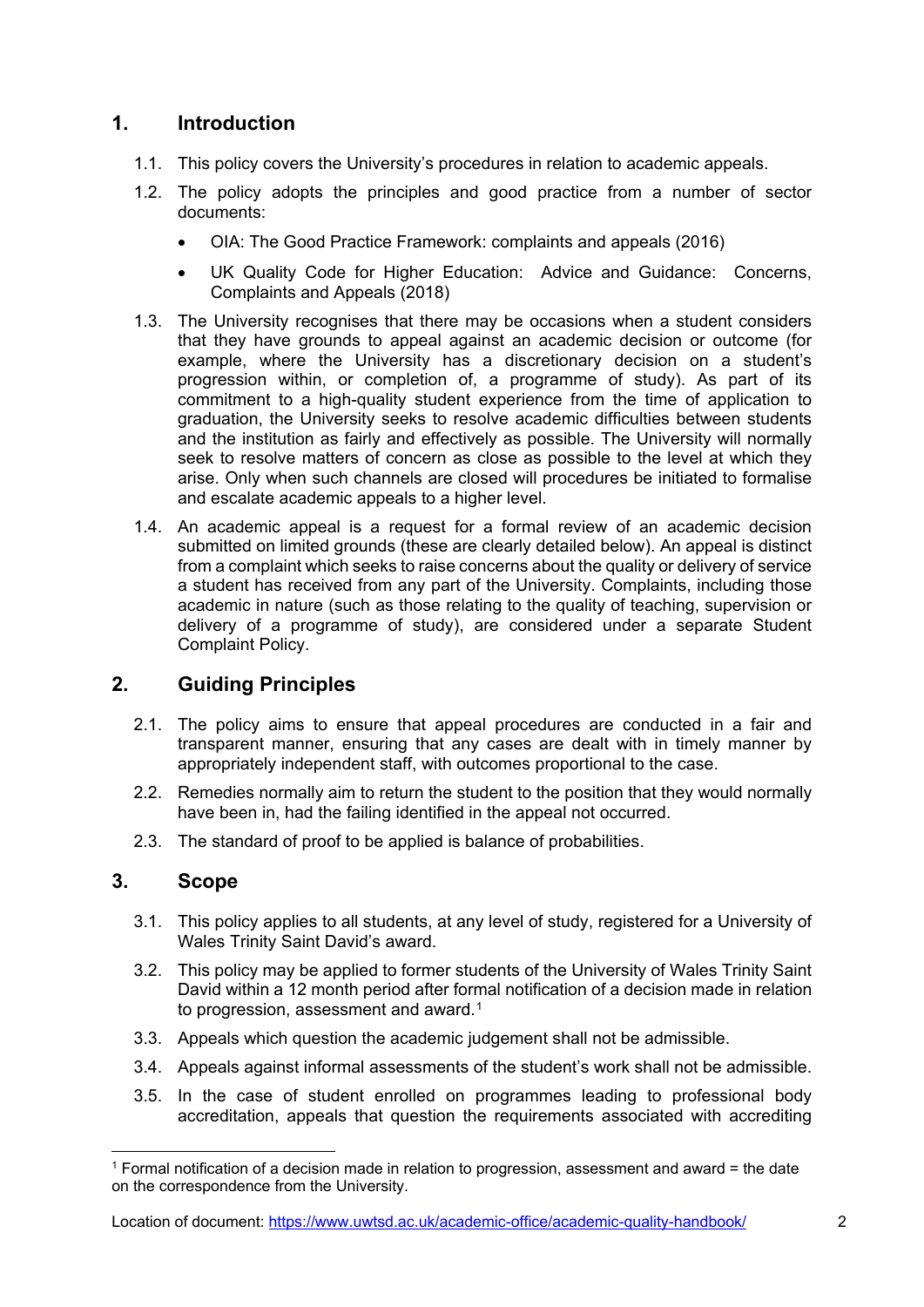professional body will not normally be considered. In the case where the appeal relates to external assessment by a Professional, Statutory or Regulatory Body (PSRB), students are required to follow the appeals procedures of the relevant PSRB.

3.6. Appeals where the grounds concern the inadequacy of supervision or other academic arrangements during the period of study shall not be admissible; such complaints should be pursued as soon as they arise, in accordance with the Student Complaint Policy.

## <span id="page-3-0"></span>**4. Grounds for appeal**

- 4.1. Students are entitled to submit an Academic Appeal only on one or more of the following grounds:
	- 4.1.1. there has been an arithmetical or other factual error in the results published by the University;
	- 4.1.2. there were mitigating circumstances where for good reason the academic body was not made aware of the significant factor relating to the assessment of a student when it made its original decision and there is independent evidence to show compelling reasons why the University was not made aware of these in a timely manner: $2$
	- 4.1.3. there were defects or irregularities in the conduct of the assessment or in written instructions or in advice relating thereto, where there is a prima facie case that such defects, irregularities or advice could have had an adverse effect on the student's performance.
- 4.2. The following are NOT considered valid grounds for requesting a review of an academic decision and appeals based on such reasons will be rejected:
	- 4.2.1. disagreement with the academic judgment of the examiners on grounds other than the above ('academic judgement' includes the assessment mark or the pass / fail decision awarded by the markers of the piece of work);
	- 4.2.2. marginal failure to attain progression or a higher class of award (especially where such classifications are non-discretionary and made according to published arithmetic formulae);
	- 4.2.3. the retrospective reporting of extenuating personal circumstances that might have been reasonably made known at the time;
	- 4.2.4. lack of awareness of the relevant University procedures or regulations;
	- 4.2.5. complaints relating to the quality of teaching or supervision or other circumstances that relate to the delivery of a programme of study (such issues should be properly raised as they arise, and prior to assessment or examination, via the University's Student Complaint Policy);
	- 4.2.6. issues related to allegations of harassment, bullying or discrimination, for which separate University procedures apply.
- 4.3. In clarification, the University will NOT pursue an appeal that does nothing more than question the academic judgement exercised. For example, a student cannot appeal using these procedures simply because they are unhappy or disagree with a mark given to assessed work. Academic judgement is a matter solely for the relevant Institutes and Examiners and not subject to subsequent appeal via this Policy.

<span id="page-3-1"></span> $2$  Please see the Mitigating Circumstances Policy for examples of what is and is not permissible as a mitigating circumstance.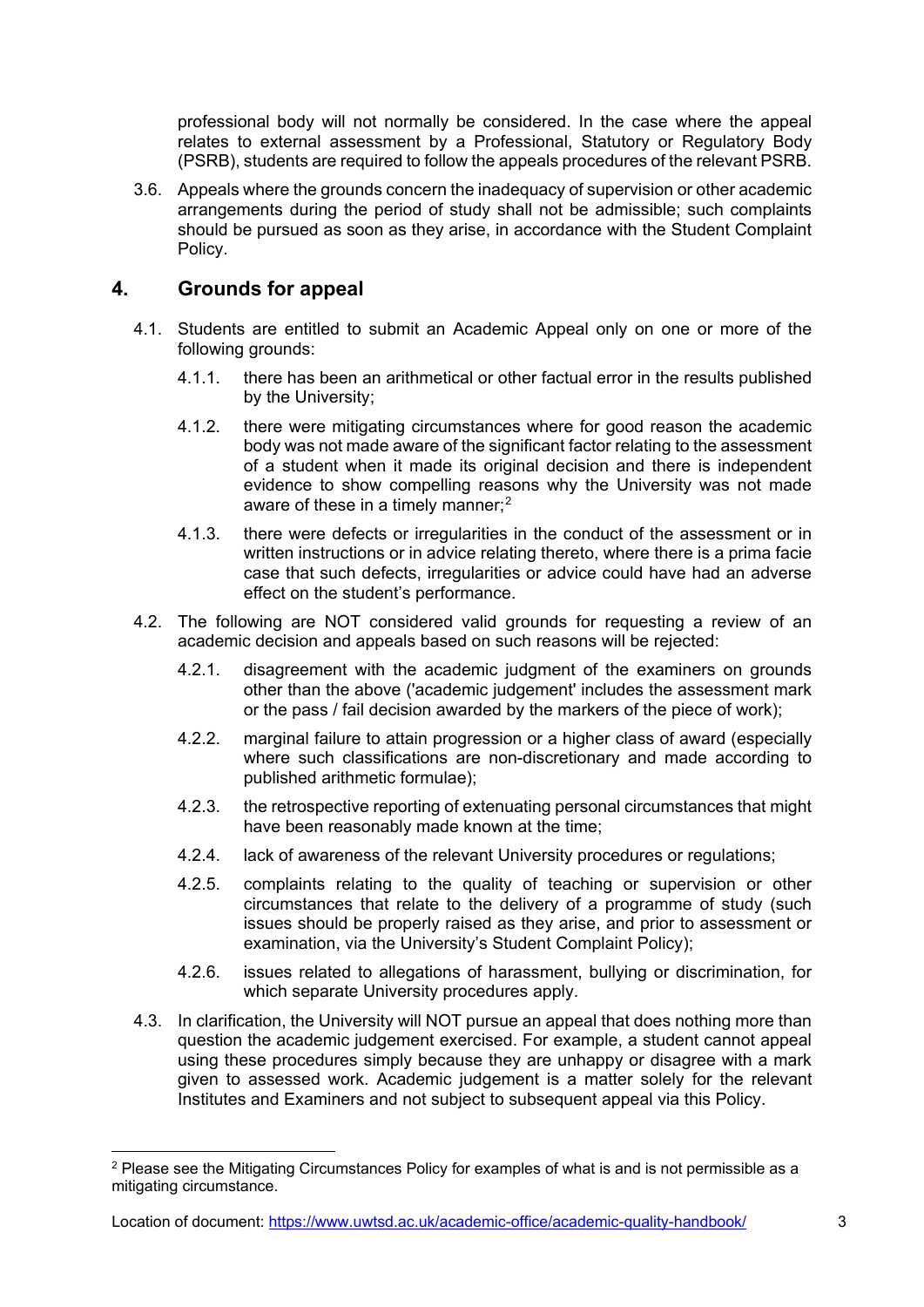## <span id="page-4-0"></span>**5. Relationship and interface with other policies and procedures**

- 5.1. There are a number of policies and procedures that are connected to the Academic Appeal Policy, including:
	- Academic Misconduct Policy
	- Bullying and Harassment Policy
	- Dignity at Work procedure
	- Fitness to Practise Policy
	- Fitness to Study Policy
	- Mitigating Circumstances Policy
	- Professional Relationship Policy
	- Strategic Equality Plan
	- Student Complaint Policy
- 5.2. As part of the initial assessment of any case, the University will consider which policy/ies is/are the most appropriate to be used
- 5.3. The University will reassess this as appropriate and may change or add procedures as appropriate. It may be the case that two policies are run in parallel or it could be the case that one procedure follows the other where a case contains elements belonging to more than one policy (e.g. an appeal contains elements of a complaint).
- 5.4. Where two or more policies or procedures are applicable at the same time, normally one policy will be the primary policy in terms of process.
- 5.5. Students will be informed which policy, policies and /or procedures are used in their case and in which order.
- 5.6. Where a student submits an Academic Appeal on reasons more appropriately considered under a separate process, the University will normally defer consideration of the Academic Appeal until the other process is fully concluded, with a resultant impact on the timeframes stated in this Policy. Such decisions are made on a caseby case basis and will be clearly communicated to the student. The formal outcome of any other separate process or investigation, if relevant, will normally be taken into account in the consideration of the Academic Appeal.

#### <span id="page-4-1"></span>**6. Responsibilities**

- 6.1. University Responsibilities:
	- 6.1.1. Academic Appeals are overseen by Senate.
	- 6.1.2. The policy and procedural framework are overseen on behalf of Senate by the Associate Pro Vice-Chancellor (Academic Experience).
	- 6.1.3. Case Officers fulfil a range of roles in relation to an academic appeal, including undertaking an initial assessment, undertaking an investigation, making a recommendation as to whether a case needs to proceed to an Appeal Panel, and making a recommendation relating to an outcome. A case may have more than one Case Officer, each with a specific role in relation to the case.
	- 6.1.4. A Senior Officer, not involved at any previous stage, will undertake the review of an appeal.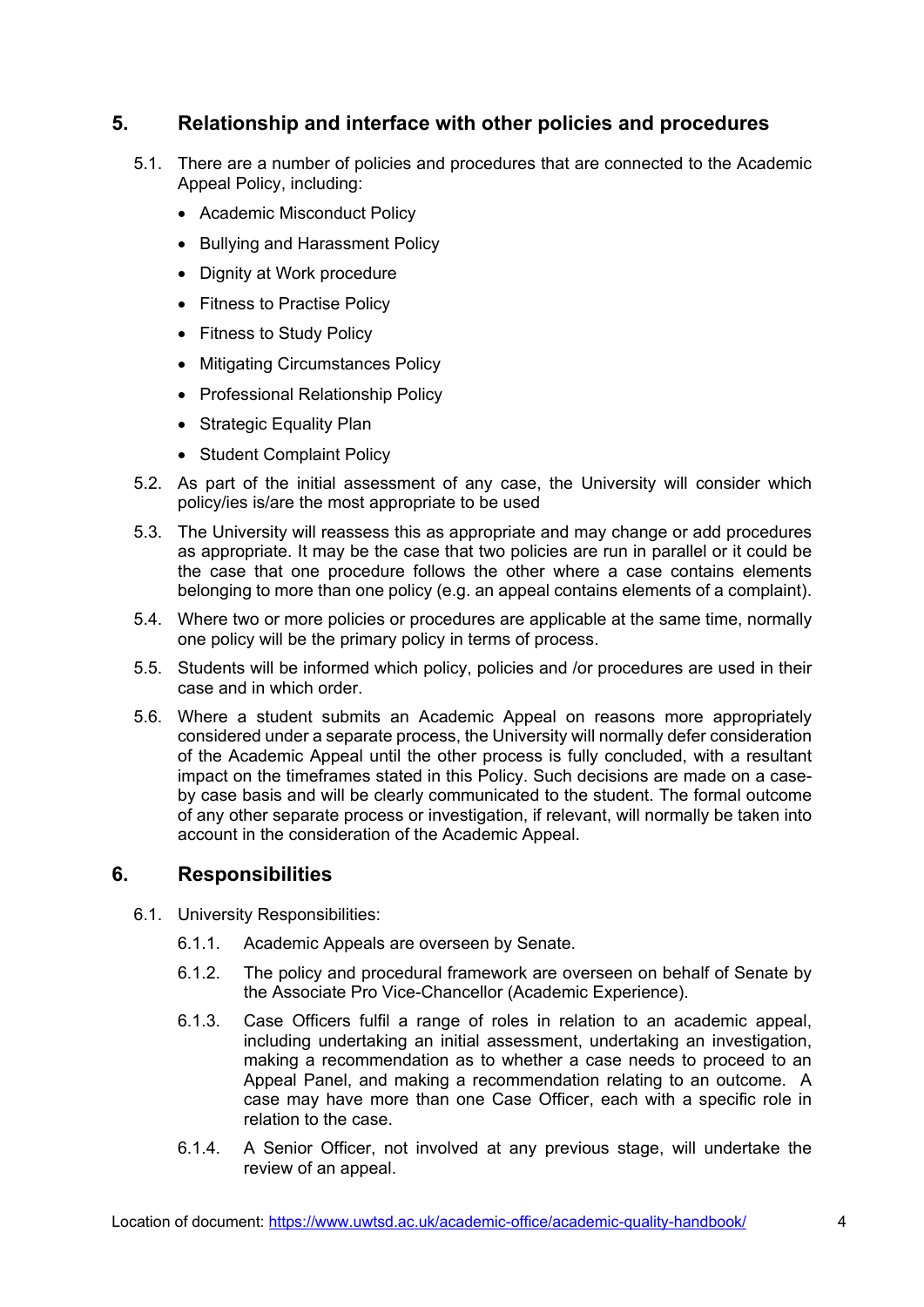- 6.1.5. Deans of Institutes and Directors / Heads of Professional Units are responsible for ensuring that the procedures outlined in this policy are used appropriately, particularly in relation to any cases at an informal stage.
- 6.1.6. Programme Managers are responsible for dealing appropriately and in line with the policy with informal concerns.
- 6.2. Student Responsibilities
	- 6.2.1. Students are responsible for:
		- 6.2.1.1. Submitting the appeal on the appropriate form.
		- 6.2.1.2. Submitting the appeal to the appropriate University Office within the timeframe.
		- 6.2.1.3. Providing any supporting evidence relating to their appeal case.
		- 6.2.1.4. Awareness of University regulations.
		- 6.2.1.5. Regularly checking their University email and the information provided through the student portal or equivalent at Collaborative Partnership Institutions.

#### <span id="page-5-0"></span>**7. Definitions**

- 7.1. With regard to Academic Appeals the following definitions are used:
	- 7.1.1. "**Academic Appeal**" a request for the review of a decision that has implications for a student's progression, assessment and award.
	- 7.1.2. "**Student**" any person enrolled or registered to follow a Programme of Study or module(s) offered by the University.
	- 7.1.3. "**Assessment**" any assessment leading to credit and marks which counts towards a student's module and overall result.
	- 7.1.4. All students are allowed to nominate a named representative, e.g. to accompany them to any meetings or in relation to communication about their case. Legal representation is only allowed in exceptional circumstances.

#### <span id="page-5-1"></span>**8. Reasonable adjustments**

- 8.1. If you have a registered a disability or learning difficulty with the University, then you may find it beneficial to receive additional support to help you with the process. If so, please contact Student Services or equivalent at the Collaborative Partnership Institutions at which you are studying, which is a useful source of advice and can assist with supplying the relevant documentation in an alternative format.
- 8.2. If you expect to find it difficult to meet the deadlines expressed in this Policy because of a registered disability or learning difficulty, you should inform the University of this, ideally before the relevant deadline elapses. Additional time may be granted for submissions that meet these grounds.
- 8.3. Where students have not already formally declared a disability to the University prior to the start of an appeals process, they are advised to make such a declaration as soon as possible during the formal processes so that it is possible to make reasonable adjustments as appropriate.
- 8.4. The Student Services Department or equivalent at Collaborative Partnership Institutions will make the decision in relation to the exact nature of any reasonable adjustments needed, in consultation with the student and ensuring external advice is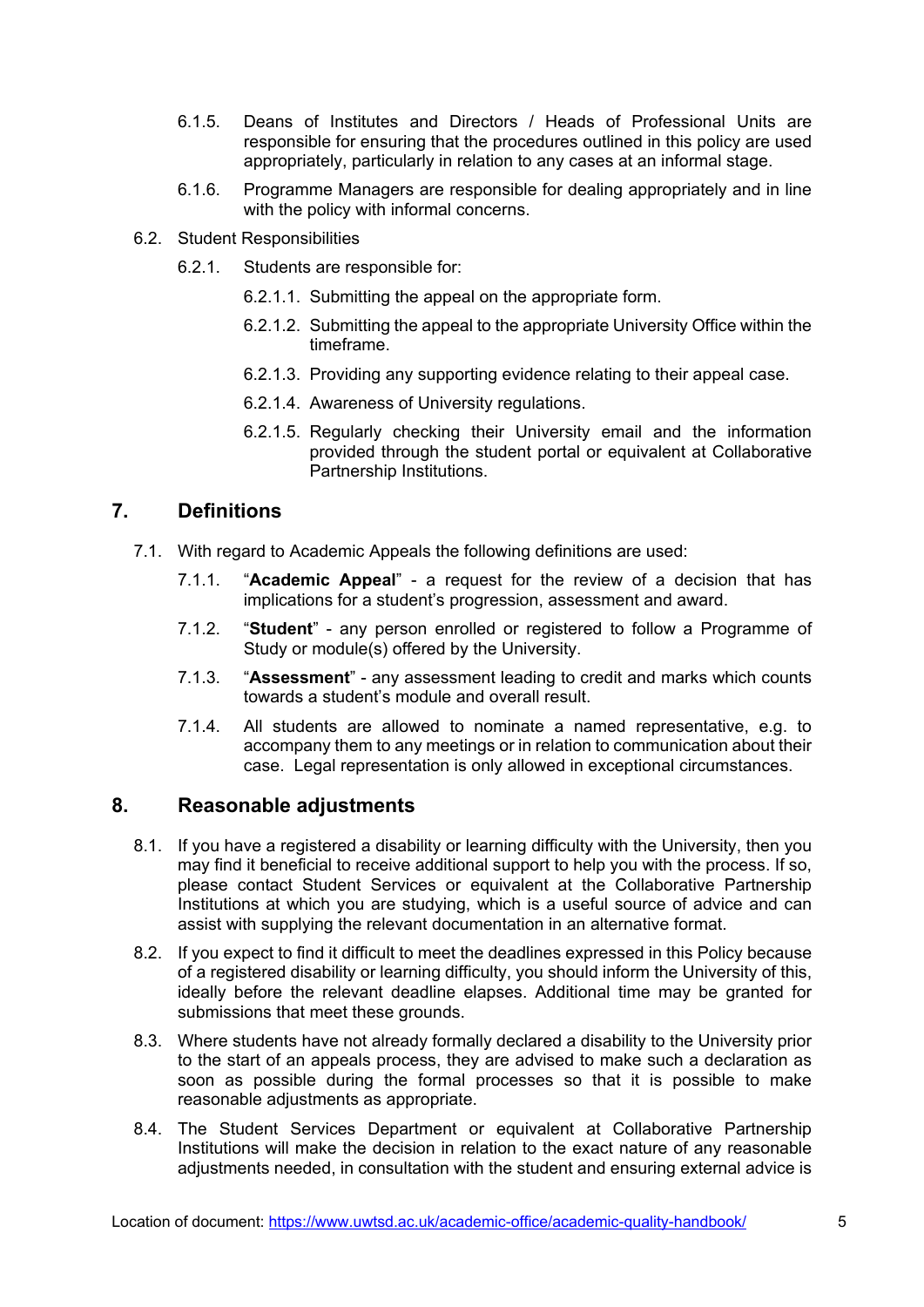taken as appropriate. The appeal process may be suspended until reasonable adjustments have been put in place.

- 8.5. Reasonable adjustments will be made as appropriate in relation to the appeal process and communicating the outcome for all students who have a declared disability or other health issues.
- 8.6. All students will have the right to be accompanied by a person of their choosing at any meeting associated with the appeals process and is required to inform the University in writing in advance of any meeting or hearing whether they intend to be accompanied. Legal representation is only allowed in exceptional circumstances. Such a request for legal representation needs to be made in writing to the Office of the Associate Pro Vice-Chancellor (Academic Experience). The accompanying person shall not normally contribute to the discussions.

#### <span id="page-6-0"></span>**9. Support**

- 9.1. Students are able to approach their Programme Manager to discuss informally any concerns that they have in relation to a decision made about assessment, progression and award.
- 9.2. Once an appeal has been submitted formally, advice and guidance can be sought from an Academic Quality Officer.
- 9.3. In addition, the Students' Union offers students help and support in navigating University policies and procedures, and resolving issues and problems.
- 9.4. Students are also able to seek support from the Student Services Department or equivalent at Collaborative Partnership Institutions throughout the process.
- 9.5. Support in terms of advice and guidance for the student through the process will not be provided by the same member of staff that makes a judgement in the case.

#### <span id="page-6-1"></span>**10. Equality & Diversity / Student Confidentiality**

- 10.1. The University is committed to promoting equality and diversity in all its activities. In particular, this Policy should be read in conjunction with the University's statements and policies in relation to Equality & Diversity and Student Confidentiality. Students who submit an appeal will not suffer any disadvantage as a result of doing so and the student's privacy and confidentiality will be respected at all stages of the process. In submitting an appeal, however, students must accept that limited disclosure of all or part of their submission will be required to enable investigation of their case to proceed.
- 10.2. Students have the right to expect that everyone who responds to, investigates, or adjudicates upon an appeal will do so impartially. No individual, including assessors, will be permitted to act in any manner in a case in which they have a material interest or in which any actual or potential conflict of interest may arise.

#### <span id="page-6-2"></span>**11. Processes for raising an informal concern**

11.1. Academic appeals may not be readily amenable to early resolution because academic judgement will not be open to challenge. Students are advised to seek advice in the first instance from an appropriate member of staff (e.g. Programme Manager, Director of Studies) following the notification of an assessment outcome before submitting a formal appeal. This may include a meeting to discuss the concerns, seek clarification, and allow for assessment processes to be explained.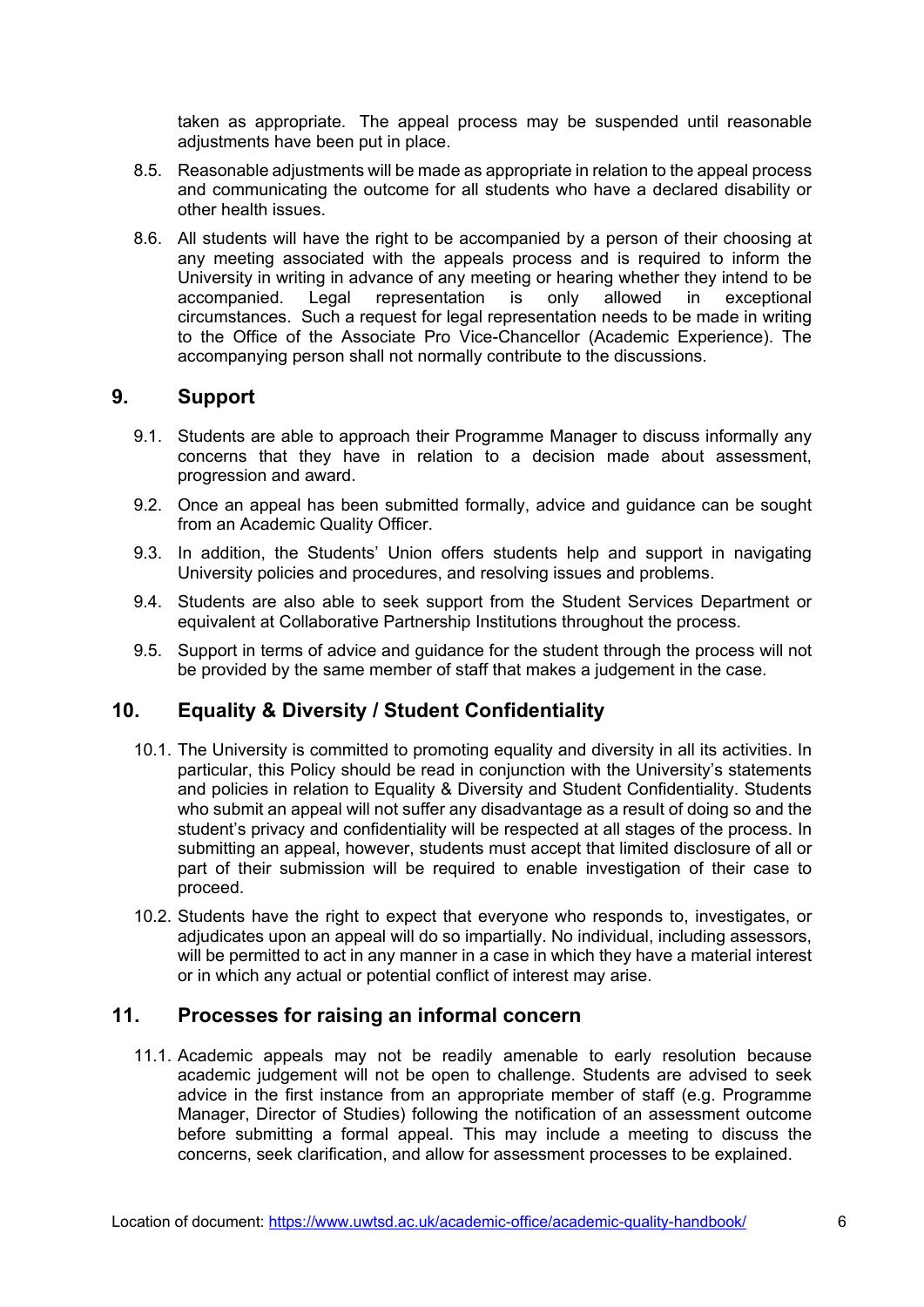- 11.2. Where there has been a clear factual or arithmetical error, raising the concern immediately informally will allow for early resolution without the need to take a case through formal appeal procedures, but the Examining Board will be required to reconsider its decision.
- 11.3. Members of staff in the Institutes or Professional Services are able to seek advice and guidance from Academic Office in relation to appeal processes.

#### <span id="page-7-0"></span>**12. Procedures: general principles**

- 12.1. All appeals will be handled by an appropriately independent member of the University.
- 12.2. References in this policy to steps or actions by specific University post holders shall be read as including reference to their nominees. In addition, in order to avoid delays or potential conflicts of responsibilities, other staff members may undertake tasks allocated to specific post holders.
- 12.3. Procedures for appeals, outlined in this policy, describe the University's internal processes. Whilst seeking to ensure consistency of approach and application, the University reserves the right to vary the precise details of the procedure applied to the circumstances of a particular case.
- 12.4. The University will wherever possible seek to adhere to the time limits outlined within these procedures, but in cases where there are special circumstances which require variance from specified time limits, the student will be advised of the reasons for this.
- 12.5. During the application of this policy the University reserves the right to adjourn any appeal investigation or hearing and reconvene at a later date.
- 12.6. It is expected that students, their representatives and staff will act reasonably and fairly towards each other and will treat the appeal process with respect. Where students contravene Dignity at Work principles, the University may take disciplinary action.
- 12.7. Appeal processes normally do not include meetings that require the presence and student. Where a student is invited to a meeting, the University reserves the right to proceed with such a meeting in the absence of the student, subject to the student having been properly notified of the date and time of the meeting. Where the student decides to leave any meeting associated with the appeal process the University reserves the right to continue with such a meeting. Where appropriate, students will be offered the opportunity to attend meetings electronically if attendance in person is not possible.
- 12.8. Where the appeal process includes a meeting with the student, the student will be invited to such a meeting, normally at least two days before the meeting.
- 12.9. Where the student has communicated in response to a meeting notification that they are not able to attend a meeting for a good reason, the University will normally rearrange the date of such a meeting.
- 12.10. The student will have the right to be accompanied by a person of his/her choosing at any meeting associated with the appeal process and is required to inform the University in writing in advance of any meeting or hearing whether they intend to be accompanied. Legal representation is only allowed in exceptional circumstances. Such a request for legal representation needs to be made in writing to the Office of the Associate Pro Vice-Chancellor (Academic Experience). The accompanying person shall not normally contribute to the discussions.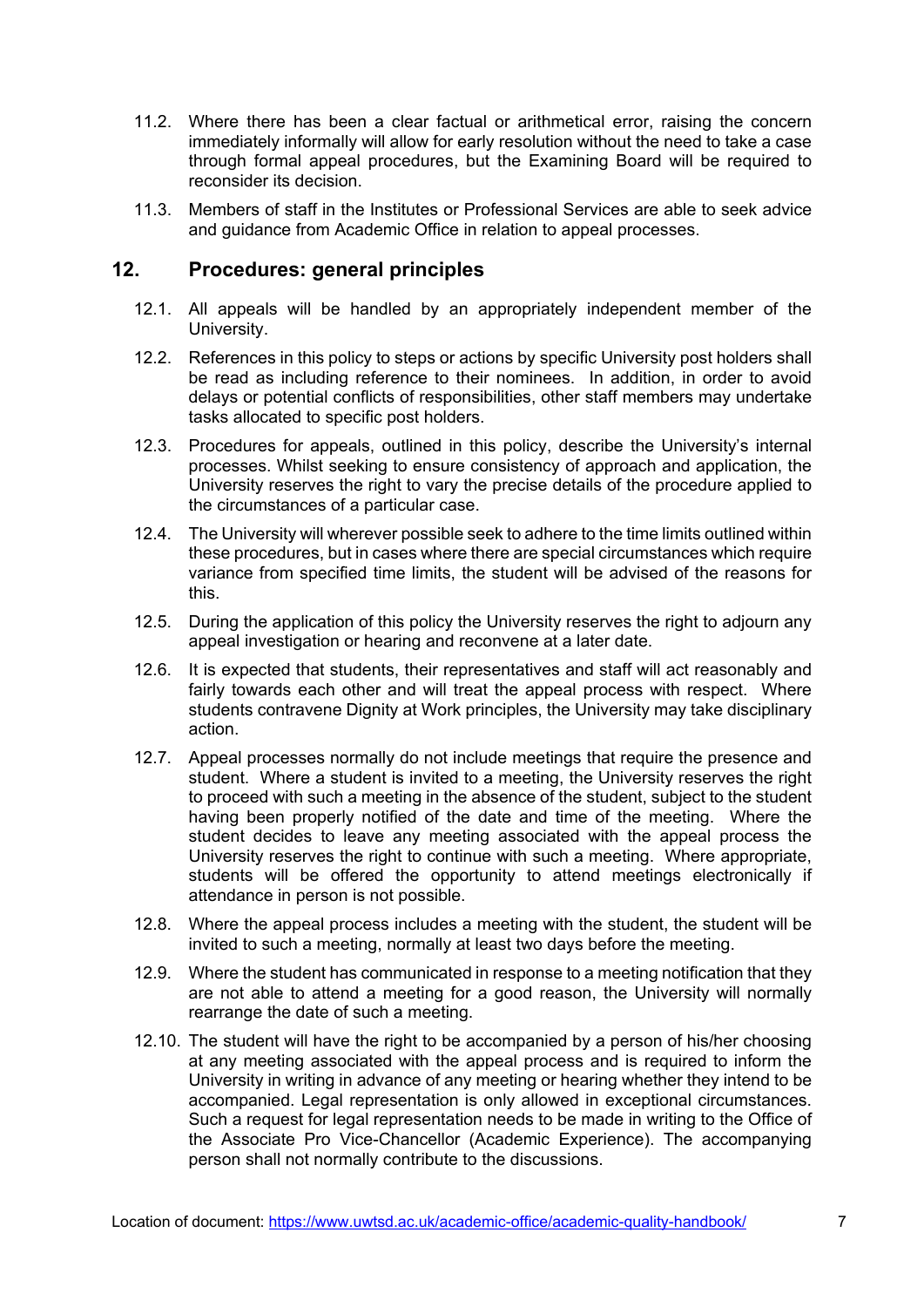- 12.11. No meetings will be recorded and the University does not allow for any meetings to be recorded covertly. Notes or minutes will be provided for each meeting held.
- 12.12. Students will be supplied with a copy of this policy and procedures and will be made aware of the identity of the Case Officer(s).
- 12.13. The University will ensure that all written records related to the case are clear, accurate, and appropriate and will be stored in accordance with relevant data protection legislation.

#### <span id="page-8-0"></span>**13. Submitting a Formal Appeal**

- 13.1. The appeal shall be sent to the Office of the Associate Pro-Vice Chancellor (Academic Experience) on the University's Academic Appeal Form within 21 days after the official notification of results.
- 13.2. Simple notice of appeal given in writing by a student within the above deadline shall not be deemed to constitute an appeal and shall not be accepted.
- 13.3. Appeals received after 21 days will be deemed to be out of time and will not be considered unless students have provided independent evidence to show compelling reasons as to why the appeal was not submitted within the appropriate timeframe.
- 13.4. The University will not consider any appeal submitted more than 12 months after the formal notification of a decision made in relation to progression, assessment and award under any circumstances.

#### <span id="page-8-1"></span>**14. Appeals involving two or more students**

14.1. Where more than one student submits an academic appeal on essentially identical matters and on essentially identical grounds, in the interests of achieving a timely resolution of the matter, the Case Officers have the right to consider the submissions collectively.

#### <span id="page-8-2"></span>**15. Initial evaluation, investigation and Non-Complex Outcomes**

- 15.1. On receipt of an appeal, a Case Officer shall be appointed.
- 15.2. Care will be taken to ensure that the Case Officer appointed is impartial and not implicated. The Case Officer is normally a member of University staff, but could, in exceptional circumstances, be external to the University.
- 15.3. If there are any concerns in relation to the Case Officer, parties are asked to express those concerns in writing to the Associate Pro Vice-Chancellor (Academic Experience) who will consider any such concerns.
- 15.4. The Case Officer shall undertake an initial evaluation to check that the academic appeal:
	- 15.4.1. is submitted under the correct procedures;
	- 15.4.2. falls within the grounds upon which an appeal can be made;
	- 15.4.3. is submitted within any deadline;
	- 15.4.4. is in the required format;
	- 15.4.5. In addition, the Case Officer will assess whether the case requires particularly swift action.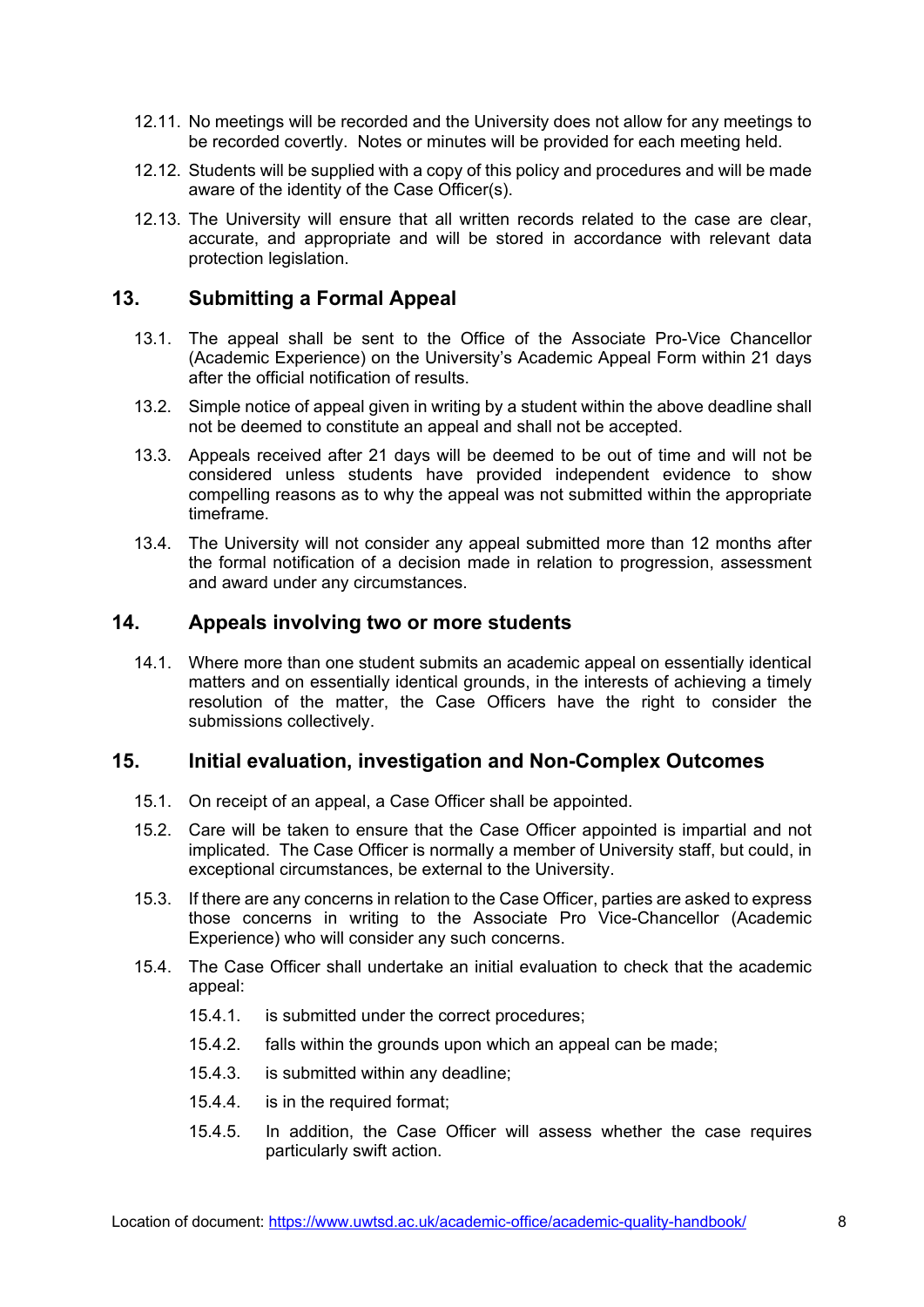- 15.5. As a result of the initial evaluation, the Case Officer will make a determination as to whether there is a clear case for appeal, or if the appeal falls under another procedure or multiple procedures.
- 15.6. If there is not a case for appeal that should not be considered under another procedure, the Case Officer will disallow the appeal, normally within 28 days of its receipt. The student shall be informed that the appeal has been disallowed by means of an Appeal Outcome Letter.
- 15.7. Where an appeal is deemed out of time, the University will issue a Completion of Procedures Letter on request, noting the reason why the appeal was not considered and advising the student that they may be able to take their complaint to the Office of the Independent Adjudicator (OIA) for Higher Education.
- 15.8. Where the case proceeds to investigation, the Case Officer ensures that the facts of the case are verified and, where appropriate, may request clarification from relevant members of staff or the student.
- 15.9. Where a case officer requests additional evidence from the appellant, and it is not provided within 7 days, the case officer will proceed with the investigation on the assumption that the requested evidence does not exist.
- 15.10. If there is a case or reasonable doubt of a case for an appeal, the Case Officer will make a determination if the case is **complex** or **non-complex**.
- 15.11. If the case is deemed **non-complex**, the Case Officer shall arrange for appropriate action to be taken to remedy to the appeal. These may include:
	- 15.11.1. Correcting factual or arithmetical errors
	- 15.11.2. Asking an examination board to reconsider a decision.
- 15.12. The student shall be informed by the Case Officer of the action being taken to remedy the situation by means of an Appeal Outcome Letter.
- 15.13. If the case is deemed **complex** or there is reasonable doubt as to whether there is a case for appeal, an Appeal Panel shall be arranged.

#### <span id="page-9-0"></span>**16. Appeal Investigation Panels and Formal Panels**

- 16.1. Membership of running of Formal Panels is defined in SC15: Format and Membership of Formal Panels
- 16.2. Appeal Investigation Panels membership consists of all Exam Board Chairs and any other appropriately qualified and experienced staff from across the Institutes and Professional Services as identified by the Academic Office.
- 16.3. Terms of Reference for Formal Panels and Appeal Investigation Panels:
	- 16.3.1. To consider the evidence submitted in relation to the Academic Appeal;
	- 16.3.2. To determine whether the original Exam Board decision was appropriate in light of the evidence provided in the Appeal;
	- 16.3.3. To determine an appropriate outcome.
- 16.4. The Appeal Investigation Panel shall normally meet within 30 days of receipt of the appeal. In the event that it takes longer to verify the facts to which the appeal refers, this period may be extended.
- 16.5. The Appeal Investigation Panel will not normally meet in person.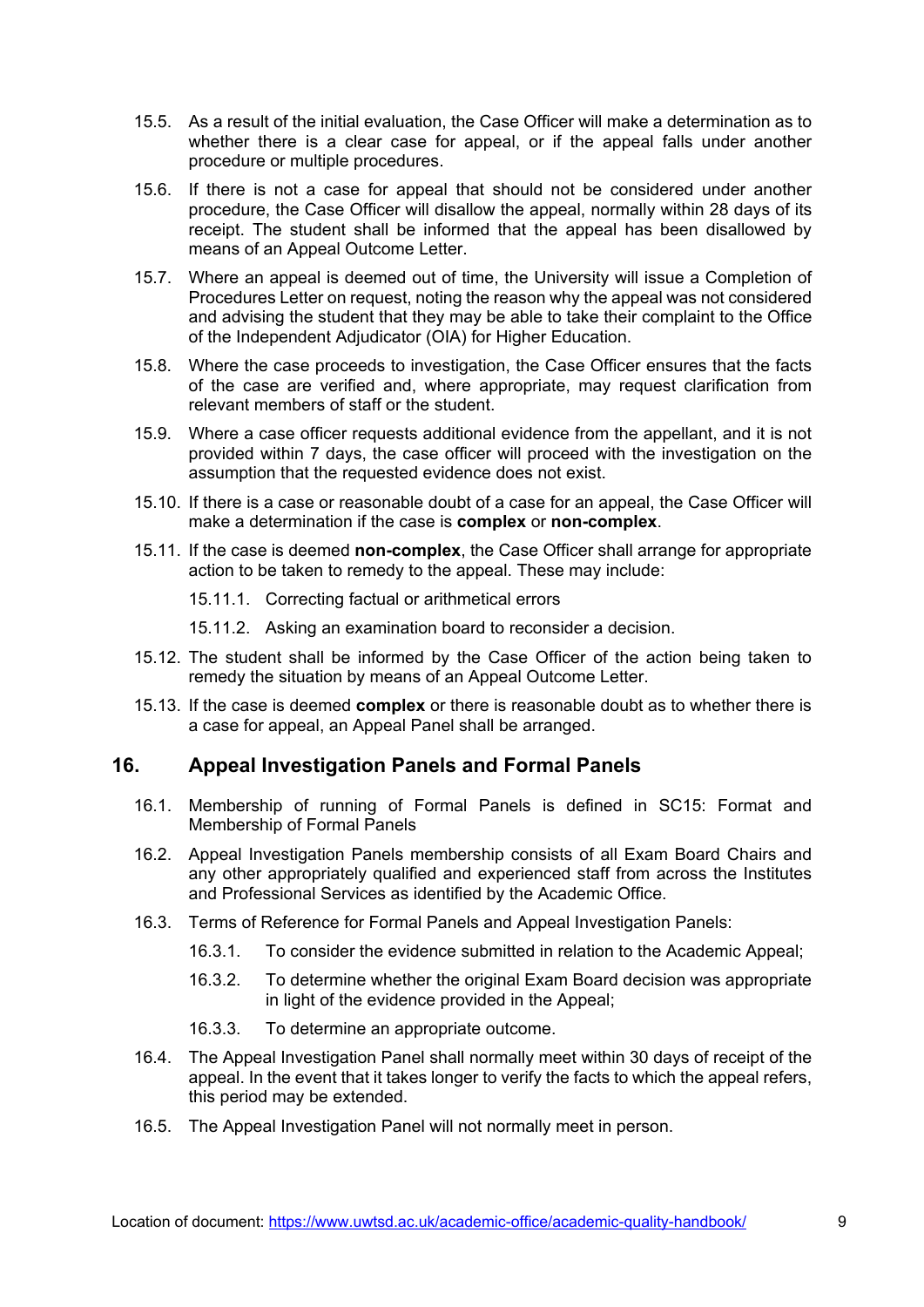- 16.6. In exceptional circumstances, where the Panel, on considering the investigative evidence, is not able to determine an outcome, the Panel may decide to require the student to attend a Formal Panel meeting in person.
- 16.7. If the student is required to attend, the date of the meeting of the panel, membership, and format of the Formal Panel will be communicated to the student in advance of the proceedings, normally not less than ten days in advance of the meeting.
- 16.8. If the student is required to attend, any documentation for the meeting of the panel will be circulated to the members of the Formal Panel, the student and the Case Officer, normally not less than five days in advance of the meeting.
- 16.9. Following the meeting, the student will be formally notified of the outcome in writing within 14 days of the meeting of the Formal Panel.
- 16.10. The Chair shall have discretion to declare inadmissible any matter introduced by the student, or by any witness or person accompanying the student, if they deem it not directly related to the contents of the appeal previously lodged in writing within the stipulated deadline.
- 16.11. Where a Panel requires the advice of an expert to deal with a question of fact or special difficulty, such an expert may provide a written report in advance of the meeting and, where appropriate, may be invited to the meeting to provide expert evidence and advice to the Panel.

#### <span id="page-10-0"></span>**17. Outcomes of an Appeal Panel**

- 17.1. The Panel shall be empowered to take one of the following decisions:
	- 17.1.1. to reject the appeal and uphold the original decision that has implications for a student's progression, assessment and award;
	- 17.1.2. to uphold the appeal and to instruct that appropriate action be taken to remedy the situation;
	- 17.1.3. to partially uphold the appeal, if aspects of the appeal are not made on permissible grounds, and to instruct that appropriate action be taken to remedy the situation.
	- 17.1.4. Appeal Investigation Panels may also refer the case to a Formal Panel.
- 17.2. Remedies include:
	- 17.2.1. Apology;
	- 17.2.2. Correcting factual or arithmetical errors;
	- 17.2.3. Offering the student an opportunity to attempt an assessment;
	- 17.2.4. Offering the student an opportunity to complete an alternative module;
	- 17.2.5. Offering the student the opportunity to repeat a level or module;
	- 17.2.6. Offer the student an (exit) award;
	- 17.2.7. Reinstate the student and allow them complete a level/module or assessment.
- 17.3. The Panel may make recommendations for consideration through the University's committee structure as appropriate on any matter arising from the consideration of Appeals.
- 17.4. The outcome of the appeal shall be communicated to the student by means of an Appeal Outcome Letter, normally within 14 days of the meeting of the Appeal Panel.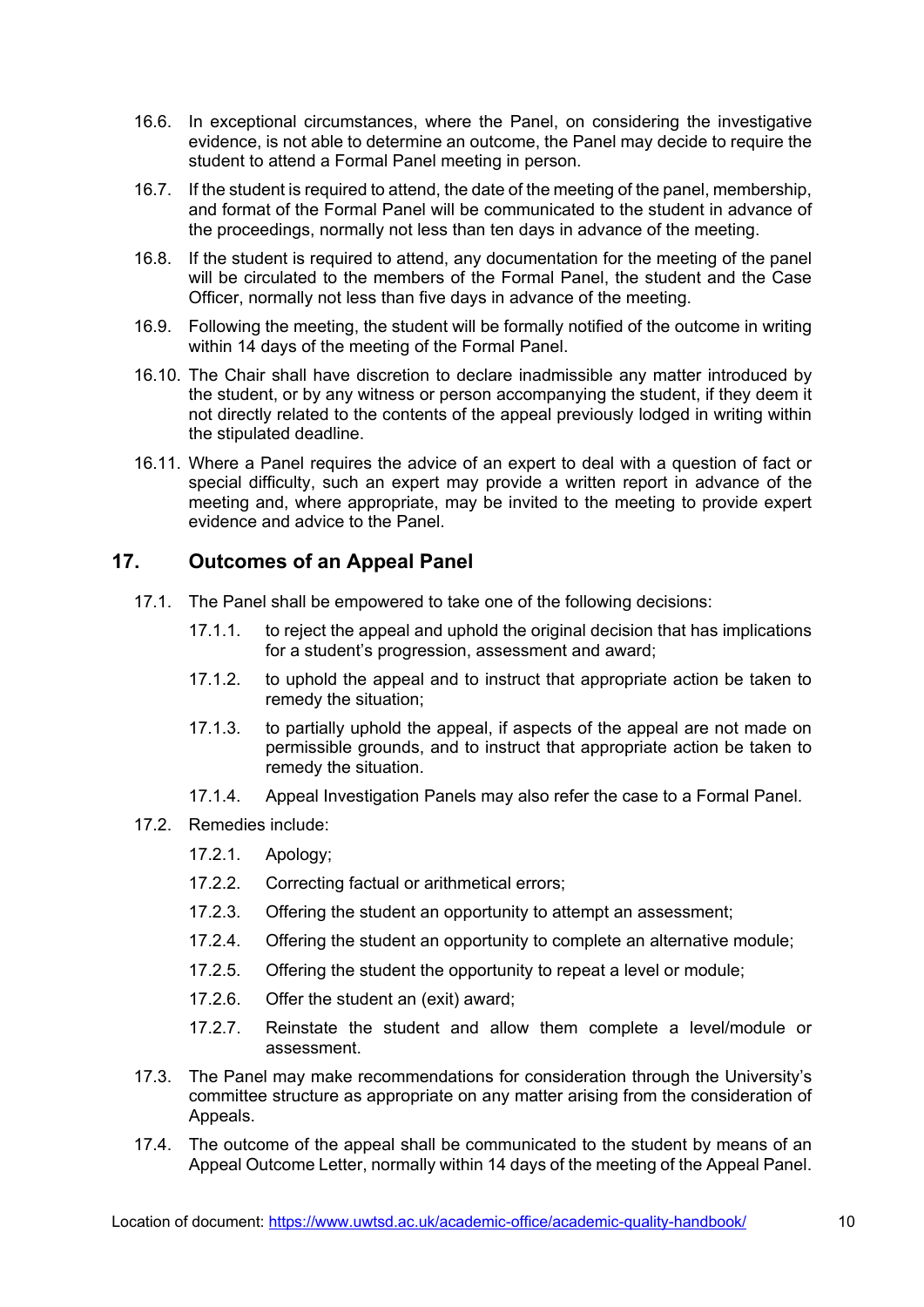#### <span id="page-11-0"></span>**18. Review of Appeal Outcome**

- 18.1. If the student is dissatisfied with the outcome of the formal stage, they may be able to request a review.
	- 18.1.1. A request for a review may only be made on one or more of the following grounds:
		- 18.1.1.1. irregularities in the conduct of the academic appeals procedure, which are of such a nature as to cause reasonable doubt whether the same decision would have been reached had they not occurred;
		- 18.1.1.2. the existence of new material evidence which the student was unable, for compelling reasons, to provide earlier in the process;
		- 18.1.1.3. that evidence is available to show that the outcome reached at an earlier stage was unreasonable. In this context unreasonable shall be taken to mean that the outcome was not a possible conclusion which a similar hearing or process of consideration might have reached.
- 18.2. A request for review of the appeal outcome must be received on the required form not later than 14 days after the notification of the appeal outcome.
- 18.3. Simple notice of a desire to request a review by a student within the above deadline shall not be deemed to constitute a formal request for review and shall not be accepted.
- 18.4. A request for review received after the above deadline will be deemed to be out of time and will not be considered unless there is independent evidence to show compelling reasons as to why the request for review was not submitted in a timely manner.
- 18.5. Where a request for review is deemed out of time, the University will issue a Completion of Procedures Letter on request, noting the reason why the request for review was not considered and advising the student that they may be able to take his/her complaint to the Office of the Independent Adjudicator (OIA) for Higher Education.
- 18.6. If no request for review is received within 14 days, the University will assume that the student does not wish to request a review. Where the student subsequently requests a Completion of Procedures Letter, the University will issue a Completion of Procedures Letter, noting that the student did not engage with the request for review procedures in a timely manner and advising the student that they may be able to take his/her complaint to the Office of the Independent Adjudicator (OIA) for Higher Education
- 18.7. A suitable senior officer shall review the request to ascertain if the request has been made on permissible grounds and if a clear case has been made. They may refuse any request which is not based on the grounds stated above or in which it is apparent that no clear case to review the appeal outcome has been made. The student shall be informed by means of a Completion of Procedures Letter that the request for review has been rejected and that the original appeal outcome stands. The student will be advised that they may be able to take his/her complaint to the Office of the Independent Adjudicator (OIA) for Higher Education.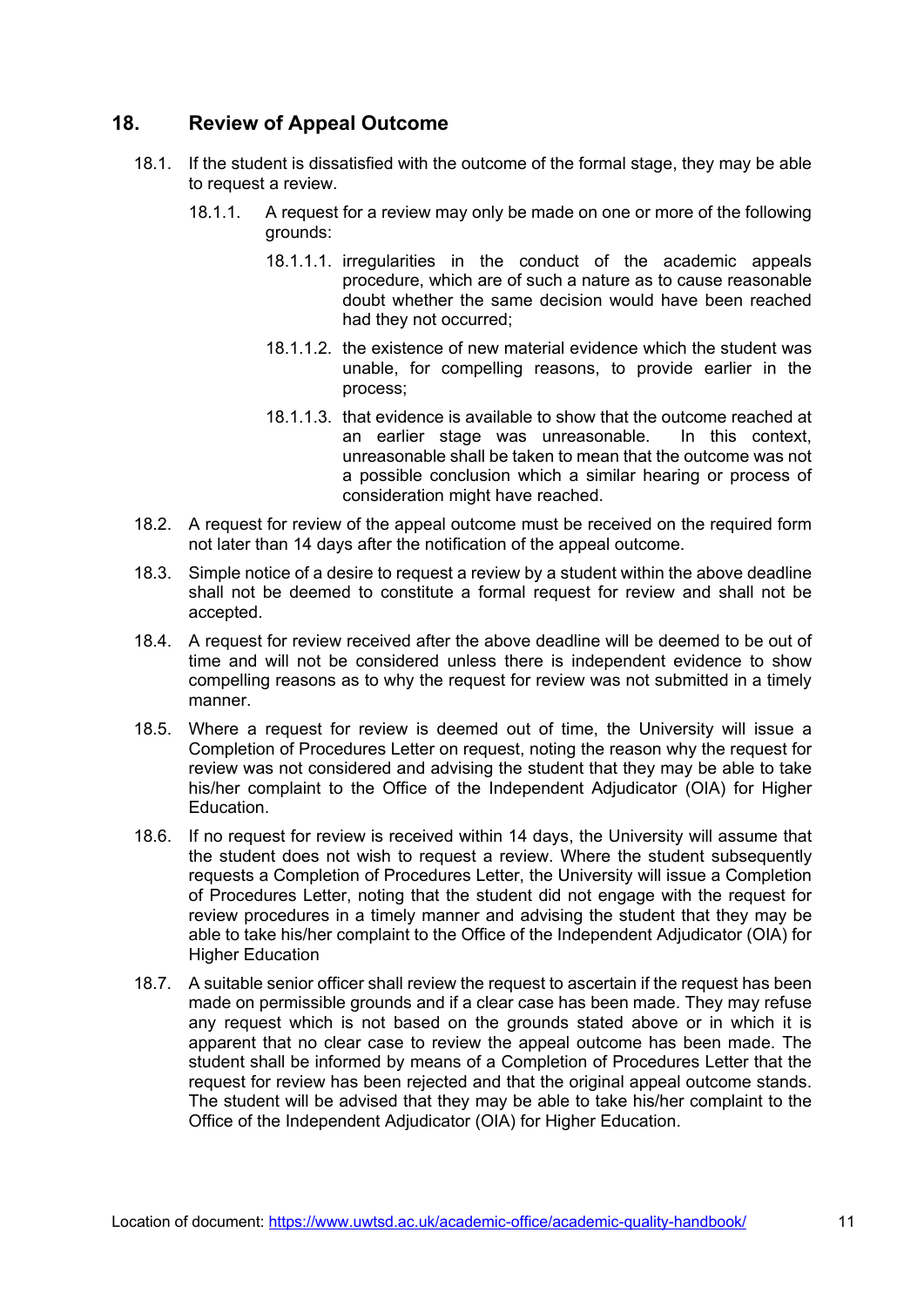- 18.8. If it is determined that the request has been made on permissible grounds and that a clear case for reviewing the appeal outcome has been made, the senior officer shall consider the request.
- 18.9. In reaching a decision, the senior officer shall base his/her decision on the evidence of the student's submission together with any further evidence which they consider relevant. This review stage will not usually consider the issues afresh or involve a further investigation. No appeal hearing will be held as part of the review process. A hearing can only be held if the matter has been referred back to the formal stage for reconsideration
	- 18.9.1. The senior officer shall be empowered to take one of the following decisions:
		- 18.9.1.1. to uphold the original appeal outcome;
		- 18.9.1.2. to reverse the appeal decision and uphold the original decision;
		- 18.9.1.3. to refer the appeal back to a Formal Panel;
		- 18.9.1.4. to instruct that appropriate action be taken to remedy the situation.
- 18.10. The decision of the senior officer shall be final, and the matter shall, therefore, be regarded as closed. There shall be no further discussion of the decision of the senior officer with the student or any other person. There shall be no right to request a further review of the appeal outcome.
- 18.11. The decision of the senior officer shall be communicated to the student, normally within 28 days of receipt of the request for review by a revised Appeal Outcome Letter. If the review of outcome is rejected, the student will be advised, by means of a Completion of Procedures letter, that they may be able to take their complaint to the Office of the Independent Adjudicator (OIA) for Higher Education.
- 18.12. If on receipt of the revised Appeal Outcome Letter, if the student is dissatisfied with the outcome, the student may request a Completion of Procedures Letter be issued which will advise the student that they may be able to take their complaint to the Office of the Independent Adjudicator (OIA) for Higher Education.

#### <span id="page-12-0"></span>**19. Status of students who have submitted appeals**

19.1. Where an appeal has been submitted, the original decision shall stand until the final outcome of the Academic Appeal procedure is known.

#### <span id="page-12-1"></span>**20. Completion of Procedures and Independent Review**

20.1. Complaints to the Office of the Independent Adjudicator (OIA) for Higher Education must be made within 12 months of the effective date of the Completion of Procedures Letter. The effective date of a Completion of Procedures Letter will normally be the date on which it is issued. Where a request for review is deemed out of time or where a Completion of Procedures Letter is requested more than 25 clear working days after the notification of the final decision, the effective date of any Completion of Procedures Letter will normally be the date upon which the final decision was made. Full details of the procedure will be available from the OIA website: [www.oiahe.org.uk](http://www.oiahe.org.uk/).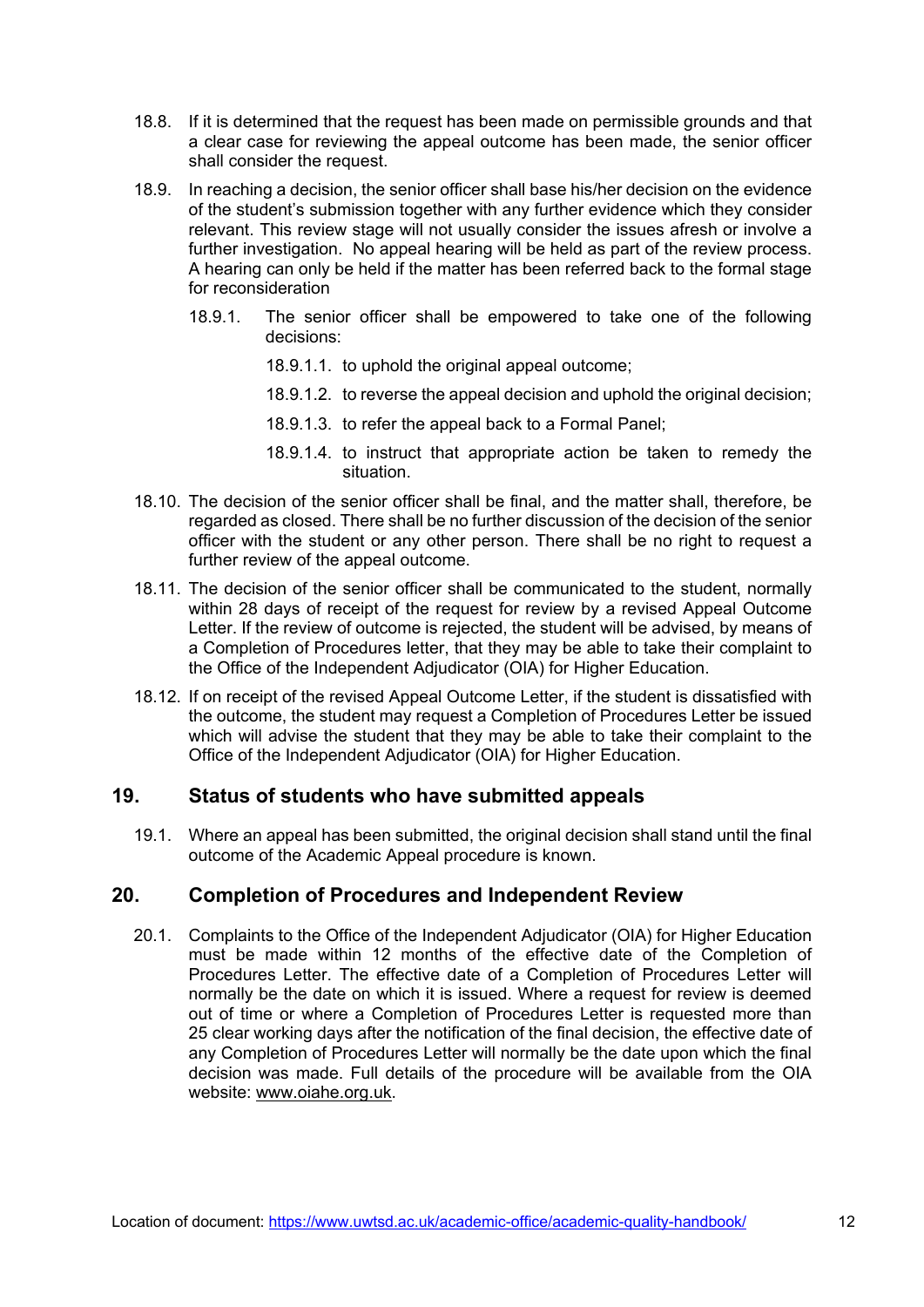## <span id="page-13-0"></span>**21. Confidentiality parameters**

- 21.1. The University will be mindful of its obligations under relevant data protection regulations and the Equality Act 2010 in relation to any information shared about the appeal.
- 21.2. All parties will be reminded of the confidentiality associated with the procedures outlined above. Information associated with the case will be disclosed to as few people as possible.

#### <span id="page-13-1"></span>**22. Standard time-lines**

22.1. Throughout the policy standard time-lines are mentioned for key stages of the process. The University will wherever possible seek to adhere to the time limits outlined within these procedures, but in cases where there are special circumstances which require variance from specified time limits, the student and any other relevant parties will be advised of the reasons for this. Processes may need to be suspended.

| <b>Key stage</b>                                                                   | <b>Standard time-line</b>                                          |  |
|------------------------------------------------------------------------------------|--------------------------------------------------------------------|--|
| Invitation to meetings with Case<br><b>Officers</b>                                | Notice provided not less than 2 days                               |  |
| Completion of investigative process                                                | Within 21 days                                                     |  |
| Information about the format of the<br>formal panel, membership, date and<br>venue | Notice provided not less than 10 days in<br>advance of the meeting |  |
| Circulation of any documentation<br>associated with the meeting of the<br>panel    | Notice provided not less than 5 days in<br>advance of the meeting  |  |
| Notification in writing of the appeal<br>outcome following a Panel meeting         | Within 14 days                                                     |  |
| Completion of the formal process                                                   | Within 40 days                                                     |  |
| Review of outcome request                                                          | Within 14 days of the date of the notification<br>of the outcome   |  |
| Completion of the review of outcome<br>process                                     | Within 28 days of the appeal being received                        |  |

#### **23. Monitoring**

<span id="page-13-2"></span>23.1. A student case overview report will be submitted annually to Senate and the relevant Council Committee by the Associate Pro Vice-Chancellor (Academic Experience). This report will also monitor the effectiveness of the policy.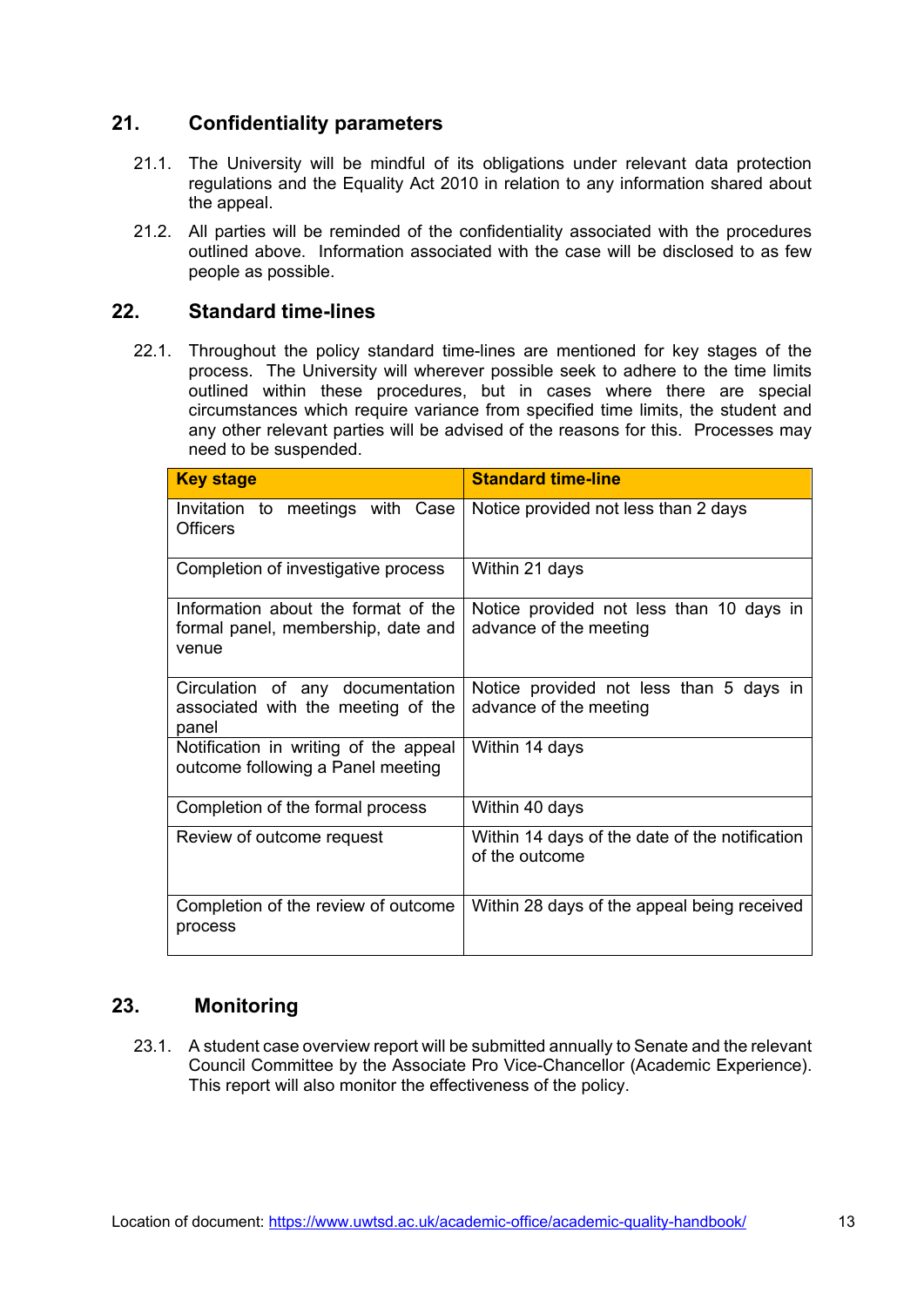# <span id="page-14-0"></span>**24. Resource implications**

| <b>Implication</b> | <b>Detail</b>                                                                                                                                                                                                       |
|--------------------|---------------------------------------------------------------------------------------------------------------------------------------------------------------------------------------------------------------------|
| Finance            | Training for all University members of staff involved in appeal<br>procedures (e.g. Case Officers, Chairs and members of Appeals<br>Panels, staff providing support to students, Senior Officers,<br>minute takers) |
| Staff              | No additional resource anticipated.                                                                                                                                                                                 |
| Assets             | There are no identified asset costs.                                                                                                                                                                                |
| Partners           | Consideration will be given to the application of this policy across<br>the dual-sector group.                                                                                                                      |
| Timescales         | Once approved the policy will be implemented immediately. The<br>policy will be regularly monitored to ensure ongoing compliance<br>with relevant legislation.                                                      |
| Leadership         | APVC (Academic Experience)                                                                                                                                                                                          |

## <span id="page-14-1"></span>**25. Impact Assessment**

| <b>Implication</b>                    | Impact considered<br>(Yes/No) | <b>Impact Identified</b>                                                                                                                             |
|---------------------------------------|-------------------------------|------------------------------------------------------------------------------------------------------------------------------------------------------|
| Legal                                 |                               | The policy conforms with:                                                                                                                            |
|                                       |                               | Contract and consumer law<br>The Human Rights Act 1998<br>The Equality Act 2010<br>Natural Justice (fairness)<br>Data Protection Act 2018 (and GDPR) |
| Contribution to the<br>Strategic Plan |                               | The policy aligns with the values expressed in<br>the Strategic Plan.                                                                                |
| Risk analysis                         |                               | Policy compliance mitigates against complaints<br>to the OIA and complaints to the ICO.                                                              |
| Equality                              |                               | The policy will ensure adherence to provisions<br>of the Equality Act.                                                                               |
| Welsh language                        |                               | The policy aligns with principles expressed by<br>the Welsh Language Act.                                                                            |
| Environmental<br>and sustainability   |                               | None identified.                                                                                                                                     |
| Communication<br>Media / Marketing    |                               | The policy will be made available to staff and<br>students via MyDay.                                                                                |

# <span id="page-14-2"></span>**26. Policy author:**

26.1. Dr Mirjam Plantinga, APVC (Academic Experience)

## <span id="page-14-3"></span>**27. Document version control**

| Version No. | <b>Reason for change</b> | Author | Date of Change |
|-------------|--------------------------|--------|----------------|
| 0.1         | Draft policy             | MP     | 01.10.2019     |
| 0.2         | Final approved policy    | MP     | 16.10.2019     |
|             | <b>Annual Update</b>     | KE     | 19.08.2020     |
| 12          | Annual Update            | СP     | 15.09.2021     |